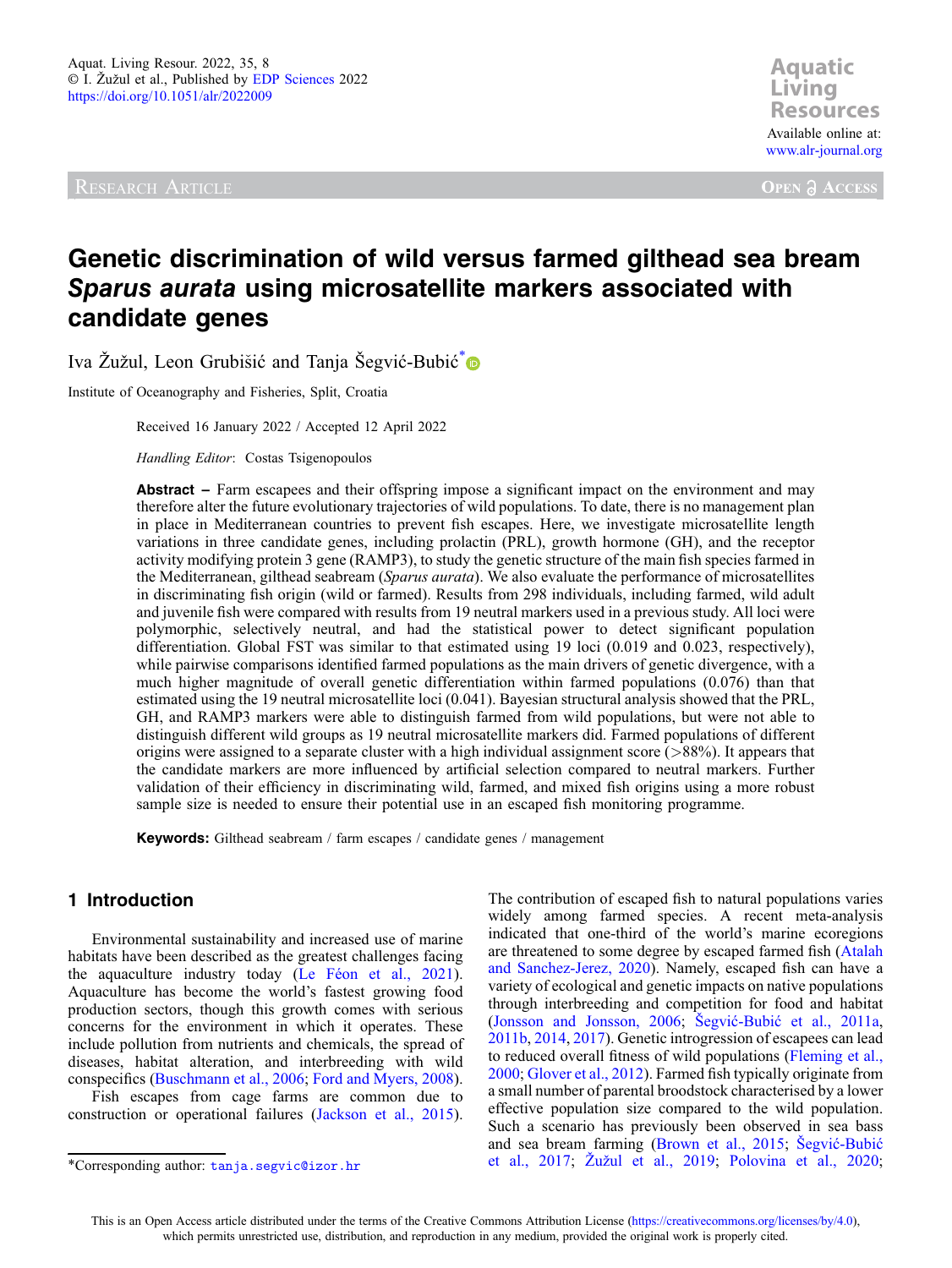[Toledo-Guedes et al., 2021\)](#page-7-0). Due to the Ryman-Laikre effect, genetic exchange between captive and wild populations could lead to a reduction in effective population size and genetic diversity of local wild populations [\(Waples et al., 2016](#page-7-0)). Depending on the magnitude and frequency of escapes, changes in allele frequency and the introduction of new genetic material may have synergistic effects on certain physiological processes and behaviours of natural populations [\(Solberg et al., 2020\)](#page-7-0).

Aquaculture of marine fish in Croatia is carried out exclusively in floating cages in coastal or semi-coastal locations. Production of European seabass (Dicentrarchus labrax) and gilthead seabream (Sparus aurata) amountedto 12,000 tonnes in 2019 [\(FEAP, 2020\)](#page-6-0). Since there is only one national hatchery, most fry are still imported from France and Italy. Unfortunately, many Mediterranean countries, including Croatia, do not have an action plan to prevent and manage escapes [\(Arechavala-Lopez](#page-6-0) [et al., 2018](#page-6-0)). Recently, a large number of gilthead sea bream from the eastern Adriatic Sea, consisting of fish of different origins (wild vs. farmed vs. wild farm-associated) and ontogenetic stages (adult vs. juvenile) in 22 populations, were studied using a panel of 19 neutral microsatellite loci in several consecutive years. Hybrids and farmed sea bream were detected at an intermediate level in the natural environment. The total number of escapes was nearly 10%, and more than half were captured in the proximity of aquaculture sites ( $\bar{Z}$ už[ul et al., 2019\)](#page-7-0). A similar scenario was observed for farmed European seabass from the eastern Adriatic and from the waters of Cyprus, where the proportion of escaped fish in wild samples ranged from 14–15% ([Brown et al., 2015](#page-6-0); Šegvić-Bubić [et al., 2017\)](#page-7-0). This situation indicates the urgent need for a more accurate and cost-effective tool forfishery operatorsto control farmfish origin and recapture in the case of escape.

Prediction of genes associated with biological traits plays an important role in selection and breeding programmes in aquaculture, where molecular markers have been used to generate linkage maps for important economic phenotypic traits such as growth, sex determination, pathogen resistance, and environmental adaptation [\(Yue, 2014](#page-7-0)). Single-nucleotide polymorphisms (SNPs) have become the marker of choice in aquaculture and have proven successful in detecting and managing escaped Atlantic salmon ([Karlsson et al., 2016](#page-7-0)). Microsatellite length variability in candidate genes such as growth hormone (GH) and prolactin (PRL) have the capacity for revealing populations under natural selection ([Chaoui et al.,](#page-6-0) [2012](#page-6-0)). Since these markers have never been tested on gilthead sea bream subjected to artificial selection, the objective of this study was to investigate the potential utility of microsatellites located in candidate genes to identify the origin of farmed fish. Samples were sourced from populations with known genetic backgrounds tested using 19 neutral loci (Žuž[ul et al., 2019\)](#page-7-0) and consisted of farmed, wild adult and juvenile individuals.

## 2 Materials and methods

## 2.1 Sampling and microsatellite genotyping

A total of 1586 gilthead seabream were collected in the waters of the eastern Adriatic Sea between July 2015 and January 2017. The dataset included wild juvenile and adult fish, wild farm-associated and adult farmed fish of different broodstock origins (Western and Eastern Adriatic, Ionian Sea and Atlantic Ocean) and farmed in Croatian waters. The farms studied have been working with sourced fingerlings from French, Italian or national hatcheries for more than 20 years and each has an annual production capacity of 100 tonnes. Based on their production, these are important farms in the region. The wild farm-associated fish are samples collected in close proximity to the two largest tuna farms, where they are present year-round and feed on tuna baitfish loss.

Total genomic DNA from fish fins was extracted by proteinase K digestion followed by a simplified DNA isolation procedure [\(Laird et al., 1991\)](#page-7-0). The total data set was first genotyped with 19 neutral microsatellite markers (SST; [Lee-Montero et al., 2013](#page-6-0); the results are published in Žuž[ul](#page-7-0) [et al., 2019\)](#page-7-0). For this study, a subset of 298 individuals from nine sites of different origins [\(Tab. 1,](#page-2-0) [Fig. 1\)](#page-2-0) was genotyped with a multiplex comprising of three microsatellite loci linked to three candidate genes (cgSST), including prolactin (PRL), growth hormone (GH), and receptor activity modifying protein 3 gene (RAMP3) (see [Tab. S1;](#page-2-0) [Astola et al., 2003](#page-6-0); [Launey](#page-7-0) [et al., 2003](#page-7-0); [Almuly et al., 2005](#page-5-0)), while genotype data of SST were obtained from the GenoBase of the Institute of Oceanography and Fisheries ([http://jadran.izor.hr/~tsegvic/](http://jadran.izor.hr/~tsegvic/aquapop/GenoBase.html) [aquapop/GenoBase.html\)](http://jadran.izor.hr/~tsegvic/aquapop/GenoBase.html). It should be noted that the current wild population dataset was created with individuals that had with neutral markers in Žuž[ul et al. \(2019\)](#page-7-0) a Bayesian assignment score with Structure analysis greater than 90%, representing the fish group of "pure wild origin". Amplification of cgSST markers was performed in 10 mL reactions, and the final concentrations of all primers were uniformly set at  $0.2 \mu$ M. PCR conditions were as follows: initial denaturation at 95 °C for 5 min, 26 cycles at 95 °C for 30 s, annealing at 60 °C for 90 s, and elongation at 72 °C for 30 s; and then a final elongation of 30 min at 60 °C. The ABI3130 automated sequencer (Applied Biosystems) was used to separate fragments, while electropherograms and genotypes were analysed using GeneMapper software v.3.5 (Applied Biosystems).

#### 2.2 Genetic diversity and population structuring

The presence and frequency of null alleles were tested using MICROCHECKER 2.2.3 software [\(Van Oosterhout](#page-7-0) [et al., 2004](#page-7-0)) and FREENA ([Chapuis and Estoup, 2007\)](#page-6-0), respectively. GENEPOP v.3.1b [\(Raymond and Rousset, 2003](#page-7-0)) was used to perform an exact test for linkage disequilibrium (LD) and to test for significant deviations from Hardy-Weinberg equilibrium (HWE) for each locus and population. The Bonferroni correction [\(Rice, 1989](#page-7-0)) was applied to adjust significance levels for multiple tests. The mean effective number of alleles across all loci (Ae) and the mean number of alleles per locus (A) were calculated using POPGENE v.1.32 ([Yeh et al., 2000\)](#page-7-0). The inbreeding coefficient (FIS) and allelic richness (Ar) were calculated using FSTAT v.2.3 [\(Goudet](#page-6-0) [et al., 2002](#page-6-0)), while the polymorphism information content (PIC) of each locus was estimated using Cervus v3.0.3 ([Kalinowski et al., 2007\)](#page-6-0). ARLEQUIN v.3.5 software was used to calculate observed (Ho) and expected (He) heterozygosity. Deviation from neutrality was performed in LOSITAN [\(Antao](#page-6-0) [et al., 2008\)](#page-6-0) using the FST method for outlier detection ([Beaumont and Nichols, 1996](#page-6-0)) for candidate loci. A stepwise mutation model was applied with the following settings: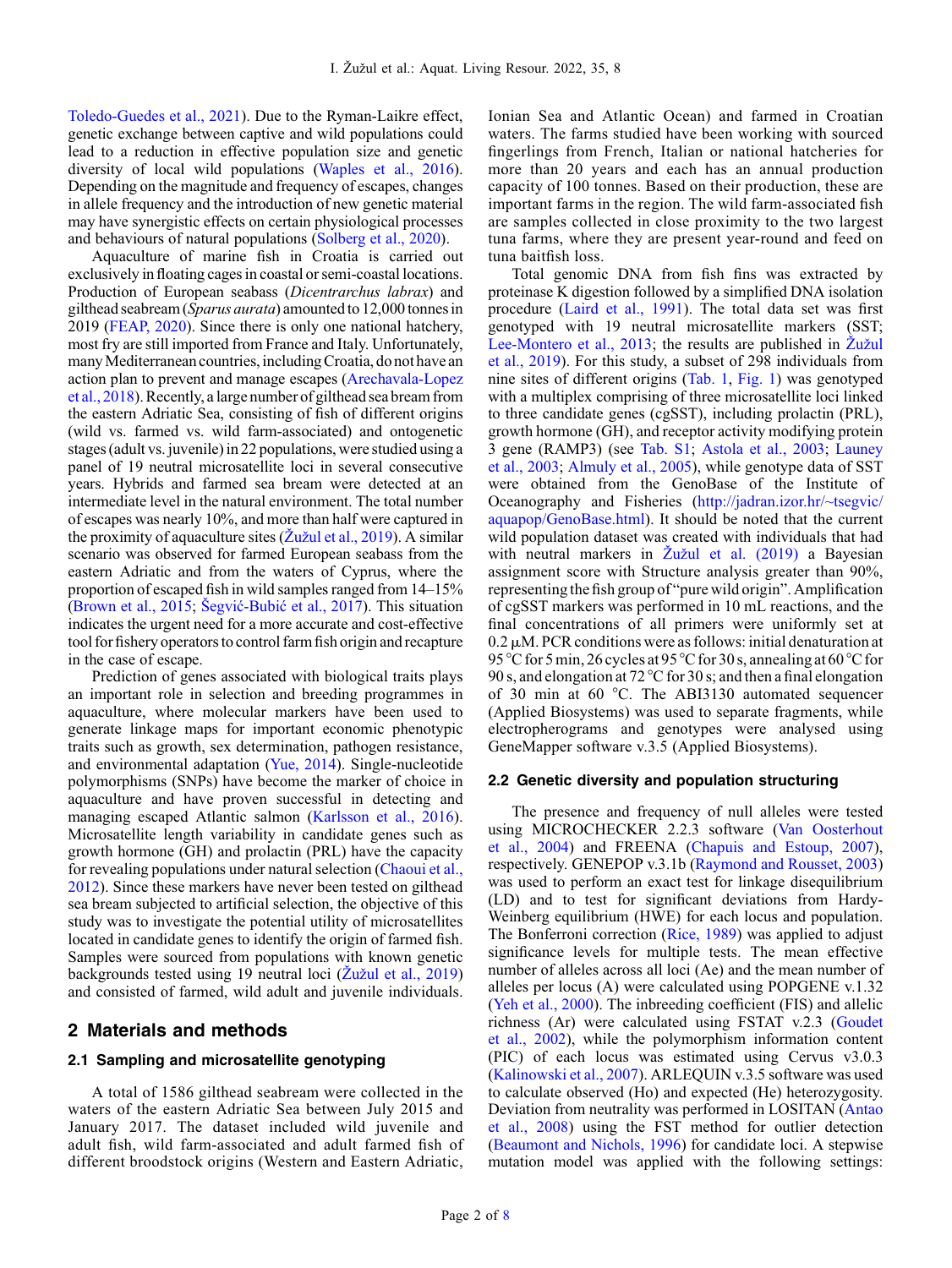| Location<br>N          |     | Sampling year | Pop ID | Fish origin | Latitude | Longitude |  |
|------------------------|-----|---------------|--------|-------------|----------|-----------|--|
| <b>Wild adults</b>     |     |               |        |             |          |           |  |
| Tar Bay                | 40  | July 2015     | 15WT   | W           | 45.1303  | 13.6028   |  |
| Velebit Channel        | 38  | February 2016 | 16WV   | W           | 44.77667 | 14.85083  |  |
| <b>Farm-associated</b> |     |               |        |             |          |           |  |
| Mrđina                 | 32  | February 2015 | 15AK   | WA          | 44.17946 | 14.89085  |  |
| Maslinova              | 26  | February 2015 | 15AB   | WA          | 43.30077 | 16.44479  |  |
| <b>Wild juveniles</b>  |     |               |        |             |          |           |  |
| Pantana River          | 48  | May 2015      | 15JP   | W           | 43.52282 | 16.34182  |  |
| Neretva River          | 39  | May 2015      | 15JN   | W           | 43.05228 | 17.43431  |  |
| <b>Farmed</b>          |     |               |        |             |          |           |  |
| Budava Bay             | 16  | February 2015 | 15FC   | F-CRO       | 44.89079 | 13.99811  |  |
| Mali Ston Bay          | 36  | March 2015    | 15FI   | F-ITA       | 43.29634 | 16.46636  |  |
| Maslinova Bay          | 23  | February 2016 | 16FF   | F-FRA       | 43.29634 | 16.46636  |  |
| Total                  | 298 |               |        |             |          |           |  |

<span id="page-2-0"></span>Tab. 1. Information of sampling locations, year and population code, along with the origin and number of individual gilthead seabream that were genetically assayed with 3 microsatellites linked to three candidate genes (cgSST).

W, wild fish; WA, wild adults associated with aquaculture sites; F, farmed fish originated from different fingerling suppliers (CRO, Croatia; FRA, France; ITA, Italy).



Fig. 1. Sampling locations of wild adult gilthead seabream (WT, Tar Bay; WV, Velebit Channel), wild juveniles (JP, Pantana River; JN, Neretva River), farm-associated adults (AK, Mrdina; AB, Maslinova) and farmed adults (15FC, Budava Bay; 15FI, Mali Ston Bay; 16FF Maslinova Bay).

50,000 simulations, 95% CI, forced mean FST with a false discovery rate of 0.05.

Statistical power of genetic homogeneity tests for the set of markers and sample size was evaluated using POWSIM ([Ryman](#page-7-0) [et al., 2006\)](#page-7-0). Pairwise and global FST values were calculated using ARLEQUIN v.3.5, with statistical significance assessed after 10,000 permutations. The Bayesian clustering program STRUCTURE 2.3.4 [\(Pritchard et al., 2000\)](#page-7-0) was used to analyse the genetic structure of the included populations, with the parameters: population admixture and a priori location (LOCPRIOR) with a burn-in of 10,000 interactions followed by a run of 500,000 MCMC steps and K values from 1 to the maximum number of groups examined, with 20 replicates each. The most likely number of clusters was determined using the ad hoc statistic deltaK implemented in Structure Harvester 0.6.93 (Earl and von Holdt, 2012) and visualised using CLUMPP ([Jakobsson and Rosenberg, 2007](#page-6-0)) and DISTRUCT [\(Rosenberg,](#page-7-0) [2004](#page-7-0)). The same analysis was repeated for i) the data set of 19 SST genotypes, and ii) the dataset combining the genotypes of the three cgSSTs and 19 SSTs for 298 individuals each. In addition, a non-model-based discriminant analysis of principal components (DAPC) method implemented in the Adegenet package ([Jombart, 2008](#page-6-0)) for R was applied to the original and combined datasets, with the retained number of principal components (PCs) optimised using the xvalDapc function ([Jombart, 2008](#page-6-0)).

## 3 Results

#### 3.1 Genetic diversity

A total of 298 Sparus aurata individuals were genotyped with three cgSST microsatellite markers, while genotype data for the SST dataset were obtained from GenoBase, IOR (Tab. 1, Fig. 1). The percentage of missing data per locus ranged from 0 to 1.5%, with an average of 0.3% and 0.8% for the SST and cgSST datasets, respectively.

Several populations showed significant deviation from Hardy-Weinberg equilibrium with trends toward heterozygote deficiency at the candidate gene locus (PRL) [\(Tab. S2](#page-3-0), Supplementary information). The PRL locus showed the presence of null alleles at a low frequency  $(<8\%)$ , and this locus was retained because the estimated  $F_{ST}$  values with and without application of the ENA correction method were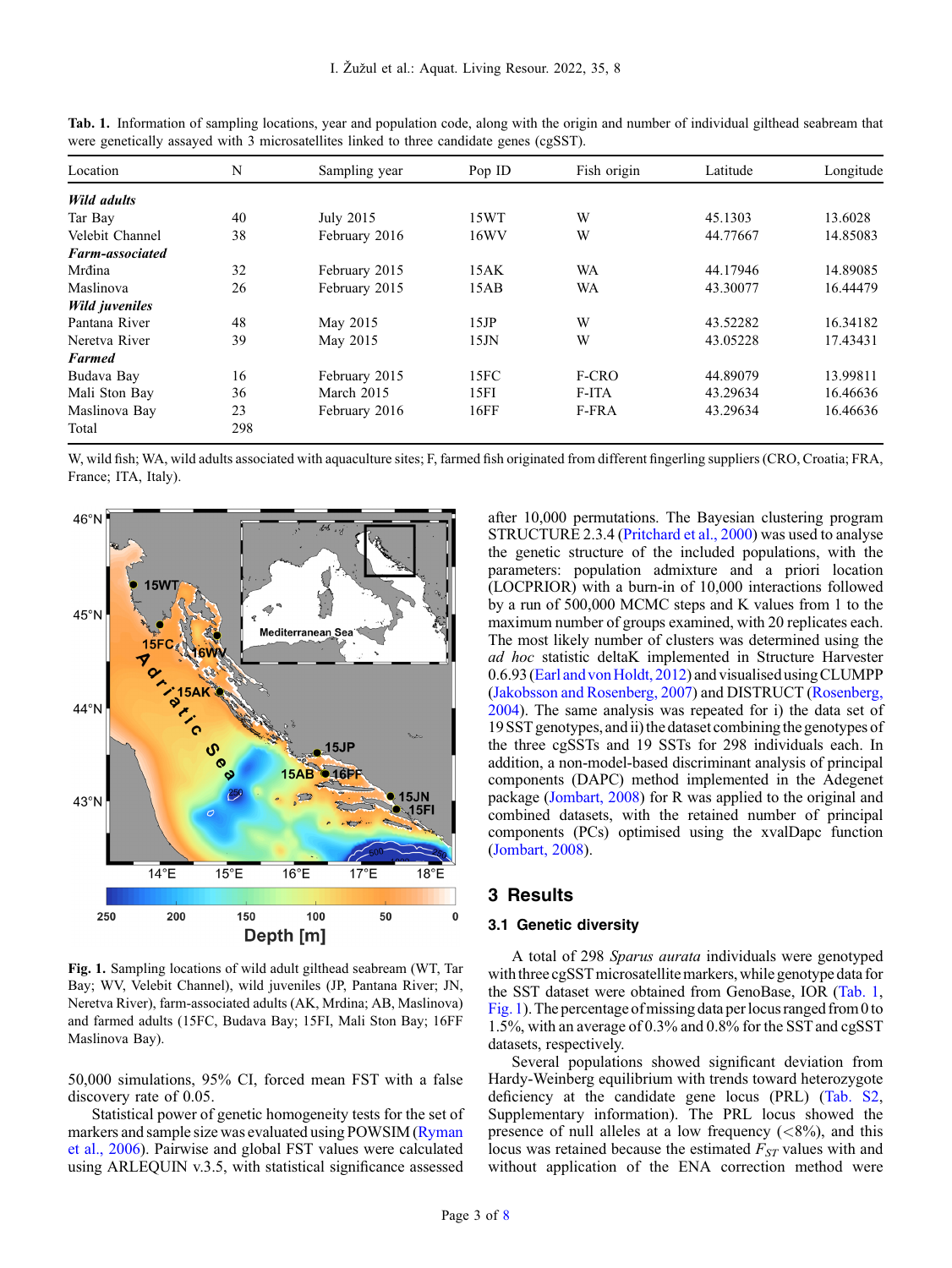| Pop ID                 | A              |                                                              | Ae            |                             | Ar                       |                | Ho             |                        | He              |                           | $F_{IS}$    |           |
|------------------------|----------------|--------------------------------------------------------------|---------------|-----------------------------|--------------------------|----------------|----------------|------------------------|-----------------|---------------------------|-------------|-----------|
|                        | <b>SST</b>     | cgSST                                                        | <b>SST</b>    | cgSST                       | <b>SST</b>               | cgSST          | <b>SST</b>     | cgSST                  | <b>SST</b>      | cgSST                     |             | SST cgSST |
| Wild adults            |                |                                                              |               |                             |                          |                |                |                        |                 |                           |             |           |
| 15WT                   | $11.1 \pm 5.5$ | $12.3\pm6.6$ $6.0\pm3.4$ $7.3\pm4.8$ $8.2\pm3.6$ $9.7\pm4.9$ |               |                             |                          |                | $0.77 \pm 0.1$ | $0.72 \pm 0.1*$        | $0.79 \pm 0.12$ | $0.81 \pm 0.2$            | 0.01        | $0.11*$   |
| 16WV                   | $11.4 \pm 5.7$ | $13.3 \pm 4.5$                                               | $6.0 \pm 3.5$ | $7.7 \pm 5.1$               | $8.4 \pm 3.6$            | $10.5 \pm 4.1$ | $0.75 \pm 0.1$ | $0.76 \pm 0.2$         | $0.78 \pm 0.1$  | $0.82 \pm 0.2$            | 0.04        | 0.07      |
| Overall                | $12.8 \pm 6.9$ | $14.7 \pm 5.5$                                               | $6.3 \pm 3.8$ | $8.0 \pm 5.5$               | 8.1                      | $10.1^{\rm a}$ | $0.76 \pm 0.1$ | $0.73 \pm 0.1^{\circ}$ | $0.78 \pm 0.1$  | $0.81 \pm 0.2^a$          |             |           |
| <b>Farm-associated</b> |                |                                                              |               |                             |                          |                |                |                        |                 |                           |             |           |
| 15AK                   | $10.6{\pm}4.9$ | $11.7\pm 6.8$ 5.9 $\pm 3.2$                                  |               |                             | $7.1\pm4.5$ 8.5 $\pm3.4$ | $9.6 \pm 5.2$  | $0.74 \pm 0.2$ | $0.71 \pm 0.1$         | $0.81 \pm 0.1$  | $0.81 \pm 0.2$            | $0.08$ 0.11 |           |
| 15AB                   | $10.2 \pm 5.0$ | $11.0 \pm 5.0$                                               | $6.1 \pm 3.3$ | $6.8{\pm}4.7$               | $8.5 \pm 3.6$            | $9.4 \pm 4.2$  | $0.76 \pm 0.1$ | $0.74 \pm 0.1$         | $0.81 \pm 0.1$  | $0.81 \pm 0.1$            | 0.06        | 0.09      |
| Overall                | $11.9 \pm 6.4$ | $14.0\pm7.6$ 6.4 $\pm3.7$ 7.4 $\pm5.2$ 8.5                   |               |                             |                          | $9.5^{ab}$     | $0.75 \pm 0.1$ | $0.72 \pm 0.1^{\circ}$ | $0.80 \pm 0.1$  | $0.80 \pm 0.2^{\text{a}}$ |             |           |
| Wild juveniles         |                |                                                              |               |                             |                          |                |                |                        |                 |                           |             |           |
| 15JN                   | $11.3 \pm 5.4$ | $11.0\pm5.3$ $5.6\pm2.5$ $7.4\pm4.8$                         |               |                             | $8.2 \pm 3.1$            | $9.2\pm4.3$    | $0.76 \pm 0.1$ | $0.72\pm0.1*$          | $0.80 \pm 0.1$  | $0.81 \pm 0.2$            | 0.05        | $0.12*$   |
| 15JP                   | $12.1 \pm 6.3$ | $12.7 \pm 5.5$                                               | $6.5{\pm}4.0$ | $7.5 \pm 4.8$               | $8.5 \pm 3.7$            | $10.0 + 4.2$   | $0.75 \pm 0.1$ | $0.73 \pm 0.1$         | $0.81 \pm 0.1$  | $0.82 \pm 0.1$            | 0.07        | 0.11      |
| Overall                | $13.3 \pm 7.0$ | $14.0 \pm 7.6$                                               | $6.3 \pm 3.5$ | $7.4 \pm 5.2$ 8.4           |                          | $9.5^{ab}$     | $0.75 \pm 0.1$ | $0.72 \pm 0.1^a$       | $0.80 \pm 0.1$  | $0.80 \pm 0.2^{\text{a}}$ |             |           |
| <b>Farmed adults</b>   |                |                                                              |               |                             |                          |                |                |                        |                 |                           |             |           |
| 15FC                   | $7.8 \pm 3.6$  | $9.0 \pm 4.0$                                                |               | $5.2 \pm 2.6$ $5.7 \pm 1.8$ | $7.6 \pm 3.5$            | $9.0 \pm 4.0$  | $0.74 \pm 0.2$ | $0.83 \pm 0.1$         | $0.77 \pm 0.1$  | $0.84 \pm 0.1$            | 0.04        | 0.01      |
| 15FI                   | $6.7 \pm 2.3$  | $8.7\pm4.2$                                                  | $4.0 \pm 1.6$ | $4.1 \pm 2.5$               | $5.9 \pm 1.8$            | $6.9 \pm 3.3$  | $0.73 \pm 0.2$ | $0.66 \pm 0.3$         | $0.73 \pm 0.1$  | $0.65 \pm 0.3$            | 0.01        | $-0.03$   |
| 16FF                   | $6.8 \pm 2.3$  | $7.0 \pm 2.7$                                                | $3.9 \pm 1.3$ | $3.9 \pm 1.5$               | $6.0 \pm 2.0$            | $6.6 \pm 2.2$  | $0.72 \pm 0.2$ | $0.76 \pm 0.1$         | $0.73 \pm 0.1$  | $0.74 \pm 0.1$            | 0.01        | $-0.03$   |
| Overall                | $10.5 \pm 5.3$ | $12.7\pm4.5$                                                 | $5.4 \pm 3.4$ | $5.1 \pm 2.7$               | 6.4                      | $7.5^{b}$      | $0.72 \pm 0.2$ | $0.73 \pm 0.2^a$       | $0.77 \pm 0.1$  | $0.75 \pm 0.2^{\text{a}}$ |             |           |
|                        |                |                                                              |               |                             |                          |                |                |                        |                 |                           |             |           |

<span id="page-3-0"></span>Table 2. Summary statistic for genetic variation of gilthead seabream Sparus aurata in the Adriatic Sea showing the average number of alleles (A), effective number of alleles (Ae), allelic richness (Ar), expected (He) and observed (Ho) heterozygosity, and fixation index ( $F_{LS}$ ), for 19 neutral SST loci and 3 candidate gene loci (cgSST).

Asterisks indicate statistical significance in treatment groups (\*  $p < 0.01$ ) while different superscript letters indicate significant deference between groups for each index.

comparable; 0.019 vs. 0.018 for  $F_{ST}$  with vs. without ENA, respectively, with overlapping 95% CI. For the neutral loci (SST), the estimated  $F_{ST}$  values with and without application of the ENA correction method were also comparable (0.0292 vs. 0.0291, respectively), with overlapping 95% CI.

All loci examined were polymorphic (mean  $\text{PIC} > 0.5$ ), with the number of alleles per locus ranging from 4 to 38 for the SST and from 10 to 21 for the cgSST dataset (Tab. S2). The expected heterozygosity (He) ranged from 0.73 to 0.81 for the SST dataset and from 0.65 to 0.84 for He of the cgSST dataset. The observed heterozygosity (Ho) was similar among the studied populations (0.72–0.73) for the cgSST dataset, whereas Ho ranged from 0.76 to 0.72 for the SST dataset, with the lowest value found in the farmed group (Tab. 2). Concerning the cgSST loci examined, only the effective number of alleles per locus (5.1 vs. 8.0) and allelic richness (10.1 vs. 7.5) were found to be significantly reduced in the farmed populations in contrast to wild populations. The inbreeding coefficient,  $F_{IS}$ , ranged from 0.01 to 0.08 in the SST dataset and was significantly greater than zero in 2 out of the 9 populations in the cgSST dataset, ranging from – 0.03 to 0.12 (Tab. 2). Among the cgSST loci, the PRL locus showed a different distribution of alleles when populations were grouped by origin (wild vs. farmed), where alleles 328 and 344 were more frequent in the farmed than in the wild group (22 vs. 9%; 23 vs. 7%, respectively). No major changes in allele frequency distribution between fish origins were detected for the other two loci ([Fig. S1](#page-2-0)).

#### 3.2 Genetic differentiation among populations

The performance of cgSST markers to detect significant population differences was high. Simulations in POWSIM yielded a 95% probability ( $\chi^2$ , Fisher's test) of detecting a true

differentiation of  $F_{ST} = 0.005$  under different scenarios of effective population size (Ne) and number of drift generations (t) with 1000 replications [\(Tab. S3](#page-4-0)). Following tests of neutrality using the LOSITAN program, all three loci linked to candidate genes fell into the neutral category. The global  $F_{ST}$ across all nine populations was  $0.023$  ( $p < 0.001$ ) for the SST dataset and  $0.019$  ( $p < 0.001$ ) for the cgSST dataset, demonstrating a low to moderate level of differentiation between populations. Pairwise  $F_{ST}$  across all gilthead seabream samples ranged from  $-0.003$  to 0.085 [\(Tab. 3\)](#page-4-0), with 29 of 36 pairwise comparisons significant for the SST dataset and 18 of 36 significant for the cgSST dataset ( $p < 0.001$  after Bonferroni correction). All significant cgSST comparisons were found between the farmed and the other populations, as well as among the three farmed populations, while an additional significant comparison was found between wild adults and wild farm-associated and juveniles for the SST dataset ([Tab. 3](#page-4-0)).

Structure analysis of the three cgSST dataset of nine gilthead seabream populations revealed the presence of four clusters ( $K = 4$ , [Fig. 2](#page-4-0)a). All farmed populations of different origins (CRO, ITA, FR) were each assigned to a separate cluster (blue, yellow, and red) with a high individual assignment score  $(>88\%)$  for each cluster. In contrast, wild populations from different sources (adults, juveniles, farmassociated) showed homogeneity and were assigned to the fourth cluster (green) with high assignment values ranging from 0.6 to 0.95% ([Tab. S4](#page-4-0)). When hierarchical structuring was applied, no further structure was detected within the wild cluster. Structure analysis of the dataset containing 19 SSTs and the dataset in which the genotypes of 19 SSTs were added to those of the three cgSSTs revealed  $K = 5$  ([Fig. 2b](#page-4-0), [Fig. S2\)](#page-4-0). This corresponds to the same pattern for the farm populations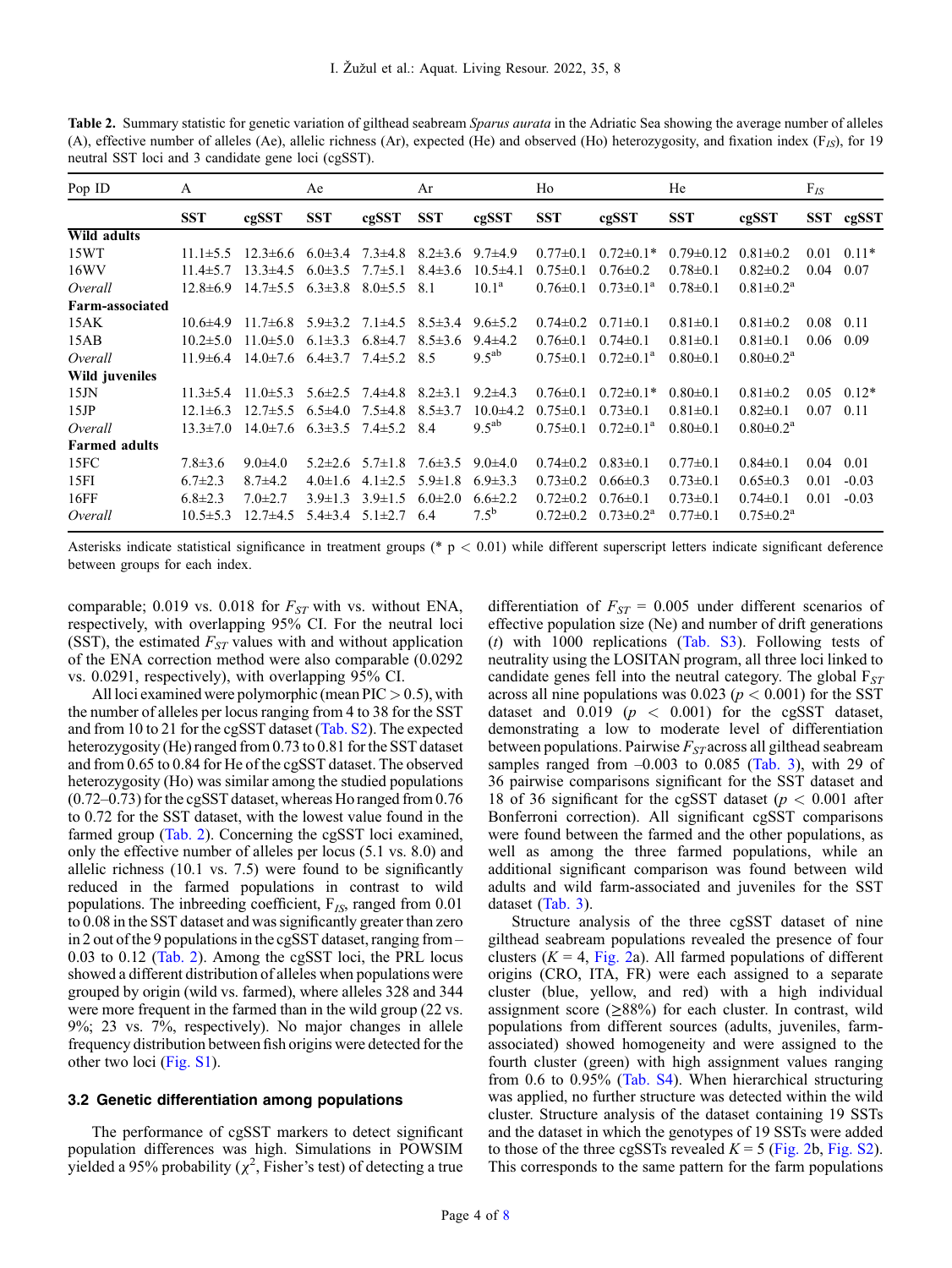<span id="page-4-0"></span>Table 3. Pairwise FST values based on 3 cgSST loci (below diagonal) and pairwise FST values based on 19 neutral SST loci (above diagonal) among 9 populations of gilthead seabream from the Adriatic Sea, including wild, farmed, farm-associated and wild juvenile populations. Significant FST values are underlined at p < 0.001 (Bonferroni correction). Population codes are explained in [Table 1.](#page-2-0)

|             | 15WT  | 16WV  | 15AK  | 15AB     | 15JN     | 15JP     | 15FC  | 15FI  | 16FF  |
|-------------|-------|-------|-------|----------|----------|----------|-------|-------|-------|
| 15WT        |       | 0.001 | 0.021 | 0.016    | 0.018    | 0.016    | 0.035 | 0.052 | 0.031 |
| <b>16WV</b> | 0.002 |       | 0.017 | 0.015    | 0.018    | 0.016    | 0.035 | 0.056 | 0.036 |
| 15AK        | 0.001 | 0.002 |       | $-0.003$ | 0.001    | $-0.001$ | 0.026 | 0.067 | 0.062 |
| 15AB        | 0.004 | 0.001 | 0.002 |          | $-0.001$ | $-0.001$ | 0.028 | 0.057 | 0.062 |
| 15JN        | 0.002 | 0.004 | 0.002 | 0.002    |          | 0.004    | 0.038 | 0.064 | 0.061 |
| 15JP        | 0.007 | 0.003 | 0.005 | 0.000    | 0.003    |          | 0.028 | 0.059 | 0.055 |
| 15FC        | 0.028 | 0.012 | 0.021 | 0.011    | 0.018    | 0.011    |       | 0.066 | 0.065 |
| <b>15FI</b> | 0.050 | 0.038 | 0.047 | 0.050    | 0.040    | 0.045    | 0.093 |       | 0.068 |
| <b>16FF</b> | 0.057 | 0.036 | 0.048 | 0.045    | 0.046    | 0.032    | 0.035 | 0.085 |       |



Fig. 2. Black horizontal lines divide individuals from different sampling sites.' with 'Black vertical lines divide individuals from different sampling sites. See [Table 1](#page-2-0) for abbreviated sample names.

as for the cgSST dataset, though the wild populations that previously showed homogeneity in the cgSST dataset were assigned to two separate clusters (orange and green; Fig. 2b). The orange cluster included only wild-sampled populations, while the green cluster included wild farm-associated populations and juveniles, respectively. The DAPC analysis showed a similar pattern of clustering to that observed in STRUCTURE (Fig. S3).

## 4 Discussion

In the present study, three cgSST microsatellite markers were used for origin screening of 298 specimens of sea bream (wild adults and juveniles, farmed associated adults, and farmed individuals of different broodstock origin) collected in the coastal region of the eastern Adriatic Sea. Data obtained on the same individuals were compared with the results of 19 putative neutral markers ( $\zeta$ už[ul et al., 2019](#page-7-0)). These cgSST markers were selected because (1) their molecular functions are associated with traits of high interest for aquaculture (growth rate, osmoregulatory capacity) and are therefore subject to artificial selection in farmed fish, and (2) the GH and

PRL genes have known effects on quantitative traits, e.g., growth rate or osmoregulatory capacity in fish, where several authors have linked the length variation of a polymorphic microsatellite in the promoter region of a gene to its transcriptional activity [\(Almuly et al., 2005](#page-5-0), [2008;](#page-5-0) [Astola](#page-6-0) [et al., 2003](#page-6-0); [Blel et al., 2010](#page-6-0); [He et al., 2012](#page-6-0)).

Candidate gene markers were identified as selectively neutral in the present study, in contrast to previous reports on GH and PRL loci when habitat-based genetic differentiation was tested in gilthead seabream ([Chaoui et al., 2012;](#page-6-0) [Guinand et al.,](#page-6-0) [2016](#page-6-0)), but their power to detect significant population differentiation between wild and farmed populationswas high. Indeed, farmed populations were the main driver of genetic divergence (Tab. 3), as observed in previous studies (Šegvić[-Bubi](#page-7-0)ć et al., [2011b](#page-7-0); [Loukovitis et al., 2012](#page-7-0); [Cossu et al., 2019](#page-6-0)), although the magnitude of overall genetic differentiation within farmed populations was much larger (0.076) than that estimated with 19 neutral microsatellite loci (0.041; Žuž[ul et al., 2019](#page-7-0)). For both types of markers, significantly lower allelic richness, effective size, and heterozygosity were observed in farmed populations compared with wild populations ([Tab. 2](#page-3-0)). Such a pattern of indices has been reported for several fish species ([Glover et al.,](#page-6-0) [2013](#page-6-0);Šegvić-Bubić [et al., 2017](#page-7-0);[Cossu et al., 2019](#page-6-0)) and generally reflects high variance in the family size of breeding populations used in hatcheries and, in the case of gilthead seabream, a bias in the contribution of males and females to each mass spawning event ([Brown, 2003\)](#page-6-0). Reduced effective population size due to limited broodstock size may favour both the occurrence of the founder effect and genetic drift, which in turn may lead to a loss of genetic diversity [\(Loukovitis et al., 2012\)](#page-7-0) and consequently limit the potential for selective breeding. The extent to which diversity is lost depends on several factors, including the number, size, and origin of broodstocks and spawning methods ([García-Fernández et al., 2018](#page-6-0)).

While the polymorphism information content (PIC) for the PRL locus was the highest among the cgSST loci, only PRL showed significantly positive  $F_{IS}$  values exclusively affecting wild populations ([Tabs. S1](#page-2-0) and [S2](#page-3-0)). The presence of heterozygote deficiencies, which can be partially explained by the presence of null alleles, was previously noted for the candidate gene when genetic variation patterns in relation to habitat type were studied in wild gilthead sea bream ([Chaoui](#page-6-0) [et al., 2012\)](#page-6-0). Furthermore, only the PRL locus showed a bias in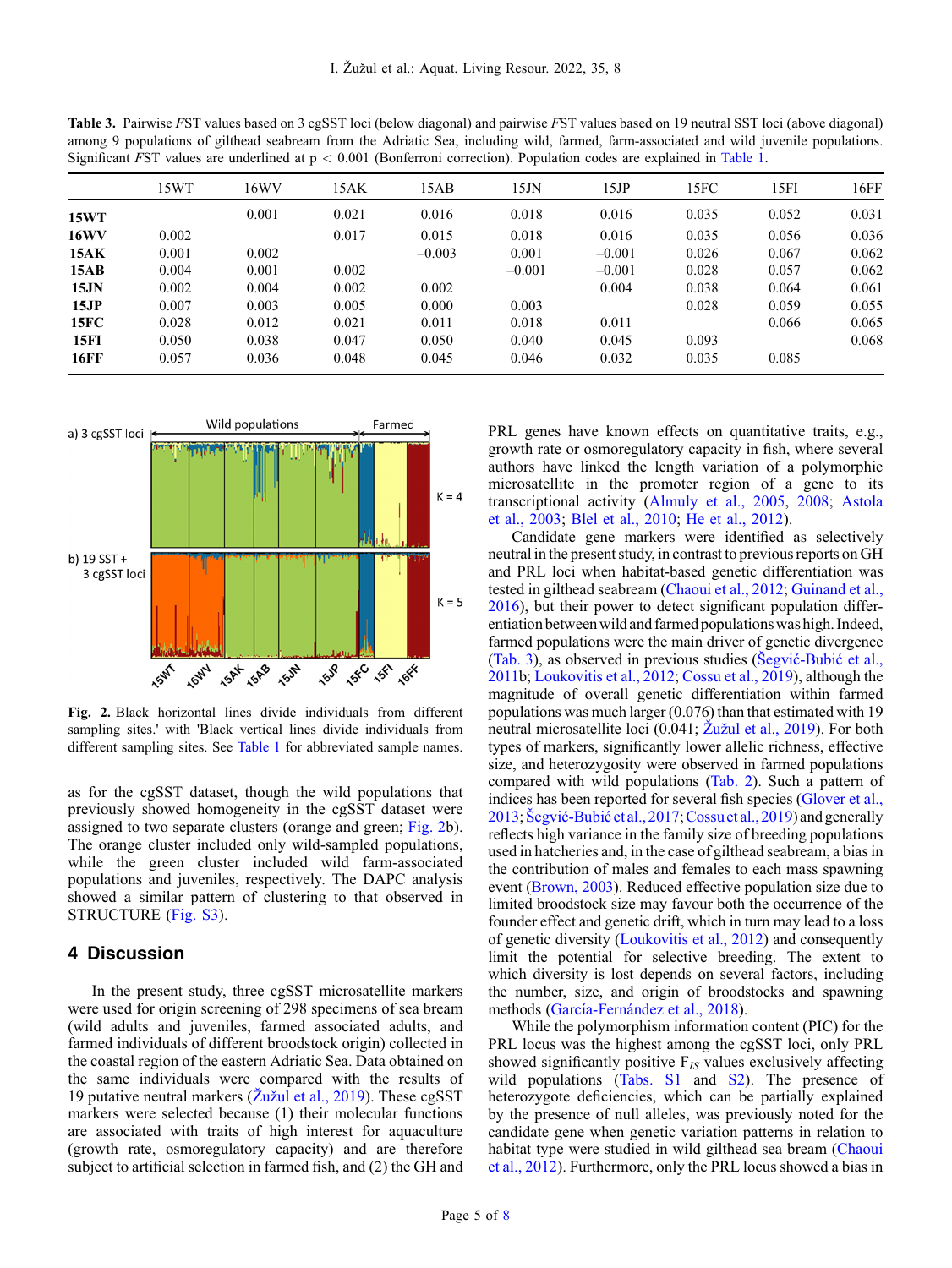<span id="page-5-0"></span>the distribution of allele frequencies between the pooled wild and farmed populations, and the contribution of two alleles (328 and 344) was significantly increased in the farmed populations in contrast to wild populations ([Fig. S1\)](#page-2-0). The discrepancy in the distribution of allele frequencies within wild populations represented by adults and juveniles from different areas of the eastern Adriatic was not captured.

With regard to the genetic structuring of the populations tested in this study, Bayesian structural analysis showed that the markers PRL, GH, and RAMP3 were able to distinguish farmed from wild populations and, in addition, to assign farmed populations of different origins (CRO, ITA, FR) to a separate cluster with a high individual assignment score (>88%, [Fig. 2](#page-4-0), [Tab. S4](#page-3-0)). However, the tested markers were not able to distinguish different wild groups (wild adults, juveniles and farm-associated) identified when using 19 neutral microsatellite markers [\(Fig. S2](#page-4-0)). It appears that candidate markers are more affected by artificial selection and therefore have great potential to be used as a tool for farm origin screening in an escaped fish surveillance programme. The lack of genetic structure within wild adults (15WT and 16WV) and reduced genetic connectivity with wild offspring and tuna farmassociated collections was also reported by  $\bar{Z}$ už[ul et al. \(2019\)](#page-7-0) with a larger dataset. It could be argued that wild populations sampled over several years from large shoals that first emerge in the northern Adriatic in autumn and then migrate to the southern parts, perform exclusively trophic north-south migrations along the eastern Adriatic coast, and spawning occurs elsewhere in the Mediterranean. On the other hand, Žuž[ul et al. \(2019\)](#page-7-0) confirmed a perennial genetic connection of wild fish associated with tuna farms and offspring from the coastal nursery areas, suggesting that tuna farm environments act as spawning grounds for resident sea bream. The permanent and very frequent aggregation behaviour of sea bream in the bottom layers of semi-offshore tuna farms (Stagličić et al., 2017) was primarily attributed to the FAD effect and the increased availability of tuna baitfish losses composed of small pelagic species.

It should be noted that cases of farm escapees or hybrids in the wild fish origin observed with 19 neutral markers (Žuž[ul](#page-7-0) [et al., 2019\)](#page-7-0) were intentionally omitted from the present study. The wild population dataset was created with individuals of pure origin, i.e., individuals that had a Bayesian assignment score with neutral markers greater than 90%, because the goal was to first test the performance of the three loci in assigning individuals to their origin. Such a design limited the ability to evaluate the performance of candidate genes to the detection of wild and farmed hybrids and introgression per se. As the assignments of farm individuals were consistent with the results of 19 putative neutral markers, further validation should be performed on individuals of mixed origin. This step is very important for the management of escaped fish to clarify whether the candidate markers reflect the admixture pattern of the putative neutral loci, which in turn allows for the detection of hybrids.

Complementary to the genetic approach, a variety of origin descriptors are available to identify escaped gilthead seabream in wild populations. The simplest yet cheapest way to distinguish fish origin is to use external characteristics in combination with morphometrics (e.g., body and otolith shape, condition index) and organoleptic descriptors, but their use is limited to early escaped fish [\(Arechavala-Lopez et al., 2013](#page-6-0); Šegvić-Bubić [et al., 2014;](#page-7-0) Talijančić [et al., 2019](#page-7-0), [2021\)](#page-7-0). Recent studies have shown that when analysing body shape and otolith characteristics, attribution of farm seabream to their true origin is more than 75% correct (Talijančić [et al., 2019](#page-7-0), [2021](#page-7-0)), while Šegvić-Bubić [et al. \(2020\)](#page-7-0) showed that the pattern of scale shape, supported by scale microchemistry, can serve as a discriminator in controlling recent escapes.

The application of diagnostic SNP arrays is routinely used in the Norwegian monitoring programme to investigate the extent of farmed escapees and introgression into wild salmon populations ([Karlsson et al., 2011,](#page-6-0) [2014,](#page-6-0) [2016;](#page-7-0) [Diserud et al.,](#page-6-0) [2020](#page-6-0)). The pace of genetic progress in species important for Mediterranean aquaculture has recently accelerated through the work of several European projects. The recently developed and publicly available tools for high-throughput genotyping of  $\sim$ 30 K SNPs for European seabass and gilthead seabream ([Peñaloza et al., 2021\)](#page-7-0) as well as those in [Griot et al. \(2021\)](#page-6-0) provide a new tool that can be used to assess the genetic contribution of aquaculture escapees to wild populations. Surprisingly, none of the regulatory frameworks for aquaculture in the Mediterranean includes the management of escaped fish, in contrast to countries with highly developed marine aquaculture such as Norway, Canada or Chile.

In the present study, selected cgSST markers demonstrated their potential to discriminate the origin of fish (wild vs. farmed, Bayesian score assignment  $>88\%$ ), although selective breeding of gilthead seabream is still in its infancy and strains of several generations are under mass or family selection ([Janssen et al., 2017](#page-6-0)). Nevertheless, further validation of their efficiency using a larger sample is needed to ensure their usefulness for the management of escaped gilthead sea bream.

Altogether, there is a solid knowledge base that can become an integral part of the management system for escaped fish in the Mediterranean Sea. In coastal areas, the spatial distribution of escaped fish is closely associated with fish farms (Šegvić-Bubić [et al., 2017\)](#page-7-0), where fish remain near the farm for several weeks to adapt. This time frame is considered the most appropriate for recapture of escaped fish, as described in [Izquierdo-Gomez et al. \(2016\),](#page-6-0) where almost half of the biomass of escaped fish was captured in the first days after escape. Therefore, identification and recapture of escaped fish is an important step to address this emerging problem.

The Supplementary Material is available at [https://www.alr.](https://www.alr.org/10.1051/alr/2022009/olm) [org/10.1051/alr/2022009/olm.](https://www.alr.org/10.1051/alr/2022009/olm)

Acknowledgements. This study was fully supported by the Croatian Science Foundation under project IP-2014-09-9050. The authors are grateful to local recreational fisherman for assistance with sample collection.

## References

- Almuly R, Poleg-Danin Y, Gorshkov S, Gorshkova G, Rapoport B, Soller M, Funkenstein B. 2005. Characterization of the 5' flanking region of the growth hormone gene of the marine teleost, gilthead sea bream Sparus aurata: analysis of a polymorphic microsatellite in the proximal promoter. Fish Sci 71: 479–490.
- Almuly R, Skopal T, Funkenstein B. 2008. Regulatory regions in the promoter and first intron of Sparus aurata growth hormone gene: repression of gene activity by a polymorphic minisatellite. Comp Biochem Physiol Part D Genomics 3: 43–50.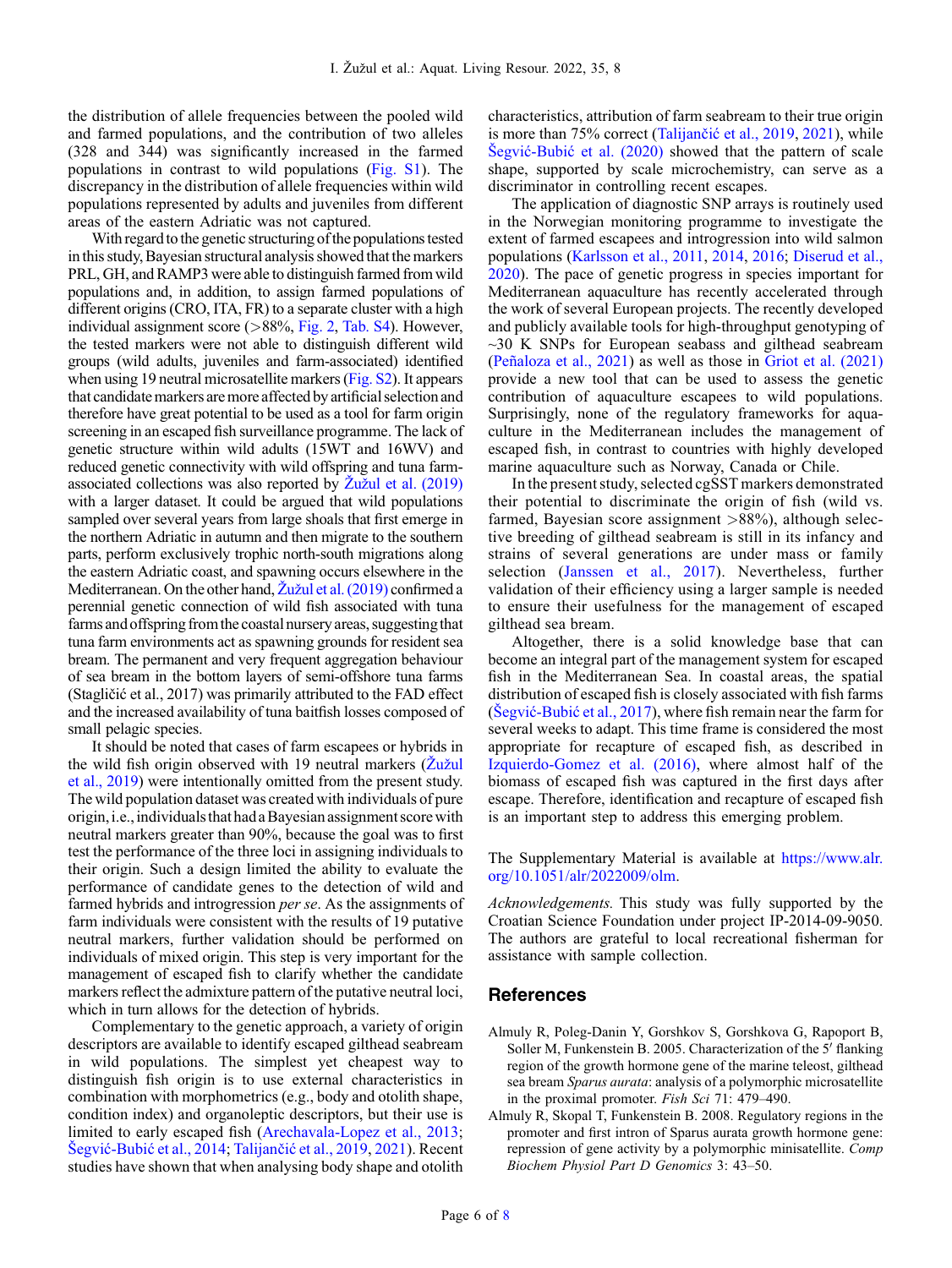- <span id="page-6-0"></span>Antao T., Lopes A., Lopes R.J., Beja-Pereira A., Luikart G. 2008. LOSITAN: a workbench to detect molecular adaptation based on a Fst-outlier method. BMC Bioinform 9: 1–5.
- Arechavala-Lopez P., Fernandez-Jover D., Black K.D., Ladoukakis E., Bayle-Sempere J.T., Sanchez-Jerez P., Dempster T. 2013. Differentiating the wild or farmed origin of Mediterranean fish: a review of tools for sea bream and sea bass. Rev Aqua 4: 1–21.
- Arechavala-Lopez P., Toledo-Guedes K., Izquierdo-Gomez D., Šegvić-Bubić T., Sanchez-Jerez P. 2018. Implications of sea bream and sea bass escapes for sustainable aquaculture management: a review of interactions, risks and consequences. Rev Fish Sci Aquac 26: 214–234.
- Astola A., Orti, M., Calduch-Giner J.A., Pérez-Sánchez J., Valdivia M.M. 2003. Isolation of Sparus auratus prolactin gene and activity of the cis-acting regulatory elements. Gen Comp Endocrinol 134: 57–61.
- Atalah J., Sanchez-Jerez P. 2020. Global assessment of ecological risks associated with farmed fish escapes. Glob Ecol Conserv [DOI:](https://doi.org/10.1016/j.gecco.2019.e00842) [10.1016/j.gecco.2019.e00842.](https://doi.org/10.1016/j.gecco.2019.e00842)
- Beaumont M.A., Nichols R.A. 1996. Evaluating loci for use in the genetic analysis of population structure. Proc Royal Soc B 263: 1619–1626.
- Blel H., Panfili J., Guinand B., Berrebic P., Saida K., Durandb J.D. 2010. Selection footprint at the first intron of the Prl gene in natural populations of the flathead mullet (Mugil cephalus, L. 1758). J Exp Mar Biol Ecol 387: 60–67.
- Brown R.C. 2003. Genetic management and selective breeding in farmed populations of gilthead seabream, Sparus aurata. PhD thesis, University of Stirling, U.K.
- Brown C., Miltiadou D., Tsigenopoulos C.S. 2015. Prevalence and survival of escaped European seabass Dicentrarchus labrax in Cyprus identified using genetic markers. Aquac Environ Interact 7: 49–59.
- Buschmann A.H., Riquelme V.A., Hernández-González M.C., Varela D., Jiménez J.E., Henríquez L.A., Vergara P.A., Guíñez R., Filún L. 2006. A review of the impacts of salmonid farming on marine coastal ecosystems in the southeast Pacific. ICES J Mar Sci 63: 1338–1345.
- Chaoui L., Gagnaire P.A., Guinand B., Quignard J.P., Tsigenopoulos C., Kara M.H., Bonhomme F. 2012. Microsatellite length variation in candidate genes correlates with habitat in the gilthead sea bream Sparus Aurata. Mol Ecol 21: 5497–5511.
- Chapuis M.P., Estoup A. 2007. Microsatellite null alleles and estimation of population differentiation. Mol Biol Evol 24: 621– 631.
- Cossu P., Scarpa F., Sanna D., Lai T., Dedola G.L., Curini-Galletti M., Mura L., Fois N., Casu M. 2019. Influence of genetic drift on patterns of genetic variation: the footprint of aquaculture practices in Sparus aurata (Teleostei: Sparidae). Mol Ecol 28: 3012–3024.
- Diserud O.H., Hedger R., Finstad B., Hendrichsen D., Jensen A.J., Ugedal O. 2020. Salmon louse infestation in wild brown trout populations generates multi-modal mixture distributions. Aquac Environ Interact 12: 447–456.
- Earl D.A., von Holdt B.M. 2012. STRUCTURE HARVESTER: a website and program for visualizing STRUCTURE output and implementing the Evanno method. Conserv Genet Resour 4: 359–361.
- FEAP. 2020. Federation of European Aquaculture Producers, annual report.
- Fleming I.A., Hindar K., Mjölneröd I.B., Jonsson B., Balstad T., Lamberg A. 2000. Lifetime success and interactions of farm salmon invading a native population. Proc Royal Soc B 267: 1517–1523.
- Ford J.S., Myers R.A. 2008. A global assessment of salmon aquaculture impacts on wild salmonids. PLoS Biol [DOI: 10.1371/](https://doi.org/10.1371/journal.pbio.0060033) [journal.pbio.0060033.](https://doi.org/10.1371/journal.pbio.0060033)
- García-Fernández C., Sánchez J.A., Blanco G. 2018. Early assessment of gilthead sea bream (Sparus aurata) spawning dynamics by mini-broodstocks. Aquac Res 49: 36–47.
- Glover K.A., Quintela M., Wennevik V., Besnier F., Sørvik A.G., Skaala Ø. 2012. Three decades of farmed escapees in the wild: a spatio-temporal analysis of Atlantic salmon population genetic structure throughout Norway. PLoS One [DOI: 10.1371/journal.](https://doi.org/10.1371/journal.pone.0043129) [pone.0043129](https://doi.org/10.1371/journal.pone.0043129).
- Glover K.A., Pertoldi C., Besnier F., Wennevik V., Kent M., Skaala Ø. 2013. Atlantic salmon populations invaded by farmed escapees: quantifying genetic introgression with a Bayesian approach and SNPs. BMC Genet 14: 1–19.
- Goudet J. 2002. FSTAT, a program to estimate and test gene diversities and fixation indices (version 2.9.3.2) [https://www2.](https://www2.unil.ch/popgen/softwares/fstat.htm) [unil.ch/popgen/softwares/fstat.htm](https://www2.unil.ch/popgen/softwares/fstat.htm)
- Griot R., Allal F., Phocas F., Brard-Fudulea S., Morvezen R., Haffray P., François Y., Morin T., Bestin A., Bruan, J.-S., Cariou S., Peyrou B., Brunier J., Vandeputte M. 2021. Optimization of genomic selection to improve disease resistance in two marine fishes, the European Sea Bass (Dicentrarchus labrax) and the Gilthead Sea Bream (Sparus aurata). Front Genet 12: 1294.
- Guinand B., Chauvel C., Lechene M., Tournois J., Tsigenopoulos C. S., Darnaude A.M., Gagnaire P.A. 2016. Candidate gene variation in gilthead sea bream reveals complex spatiotemporal selection patterns between marine and lagoon habitats. Mar Ecol Prog Ser 558: 115–127.
- He X.P., Xia J.H., Wang C.M., Pang H.Y., Yue G.H. 2012. Significant associations of polymorphisms in the prolactin gene with growth traits in Asian seabass (Lates calcarifer). Anim Genet 43: 233– 236.
- Izquierdo-Gomez D., Sanchez-Jerez P. 2016. Management of fish escapes from Mediterranean Sea cage aquaculture through artisanal fisheries. Ocean Coast Manag 122: 57–63.
- Jackson D., Drumm A., McEvoy S., Jensen Ø., Mendiola D., Gabiña G., Borg J.A., Papageorgiou N., Karakassis Y., Black K.D. 2015. A pan-European valuation of the extent, causes and cost of escape events from sea cage fish farming. Aquaculture 436: 21–26.
- Jakobsson M., Rosenberg N.A. 2007. CLUMPP: a cluster matching and permutation program for dealing with label switching and multimodality in analysis of population structure. Bioinformatics 23: 1801–1806.
- Janssen K., Chavanne H., Berentsen P., Komen H. 2017. Impact of selective breeding on European aquaculture. Aquaculture 472: 8–16.
- Jombart T. 2008. Adegenet: a R package for the multivariate analysis of genetic markers. Bioinformatics 24: 1403–1405.
- Jonsson B., Jonsson N. 2006. Cultured Atlantic salmon in nature: a review of their ecology and interaction with wild fish. ICES J Mar Sci 63: 1162–1181.
- Kalinowski S.T., Taper M.L., Marshall T.C. 2007. Revising how the computer program CERVUS accommodates genotyping error increases success in paternity assignment. Mol Ecol 16: 1099– 1106.
- Karlsson S., Moen T., Lien S., Glover K.A., Hindar K. 2011. Generic genetic differences between farmed and wild Atlantic salmon identified from a 7K SNP-chip. Mol Ecol Resour 11: 247–253.
- Karlsson S., Diserud O.H., Moen T., Hindar K. 2014. A. standardized method for quantifying unidirectional genetic introgression. Ecol Evol 4: 3256–3263.